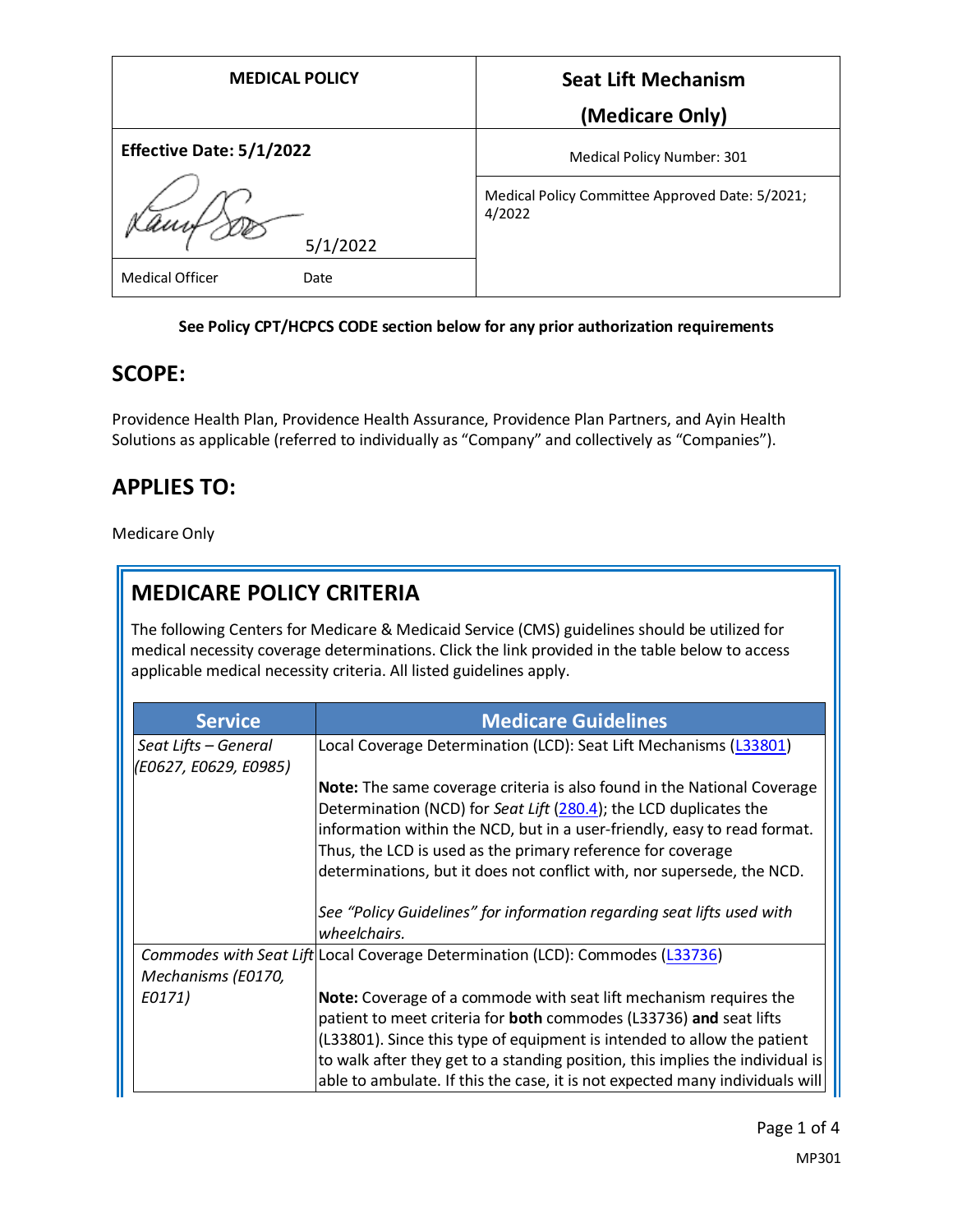|                   | meet the coverage criteria for a commode, resulting in no-coverage of a<br>commode with seat lift mechanism device. |
|-------------------|---------------------------------------------------------------------------------------------------------------------|
| Toilet Seat Lift  | Local Coverage Article (LCA): Seat Lift Mechanisms - Policy Article                                                 |
| Mechanism (E0172) | (A52518) (See the "Non-Medical Necessity Coverage and Payment Rules"                                                |
|                   | section within the LCA)                                                                                             |
|                   |                                                                                                                     |

# **POLICY GUIDELINES**

## Description

A lift chair unit consists of two primary components - the chair and the motorized lift mechanism.

The lift mechanism can be provided as part of a household chair (e.g., armchair, recliner, etc.), or in a wheelchair. When part of a recliner or other household chair, only the seat lift mechanism component meets the Medicare definition of "durable medical equipment" (DME). Coverage would not be allowed for the household chair, even if medical necessity criteria are met for the seat lift component.

## Seat Lift Mechanisms Used with a Wheelchair

According to the DMEMAC, Noridian, coverage criteria for a seat lift mechanism are in conflict with the coverage criteria for a wheelchair. Therefore, an individual cannot qualify for both items simultaneously. In order to qualify for a seat lift mechanism, the patient must be able to ambulate once they have established a standing position, even if a cane or walker is needed to ambulate. In contrast, criteria for a wheelchair "require that the patient be functionally non- ambulatory (unable to walk) within the home." <sup>2</sup> Note that other types of power seat elevation and standing features (E2300, E2301) are also not covered wheelchair accessories. 3

# **BILLING GUIDELINES**

## **General**

See associated local coverage articles (LCAs) for related billing and coding guidance, as well as additional coverage and non-coverage scenarios and frequency utilization allowances and limitations:

- LCA: Seat Lift Mechanisms Policy Article [\(A52518\)](https://www.cms.gov/medicare-coverage-database/details/article-details.aspx?articleId=52518)
- LCA: Commodes Policy Article [\(A52461\)](https://www.cms.gov/medicare-coverage-database/details/article-details.aspx?articleId=52461)

Billing

*Seat Lift Mechanism with Household Chair*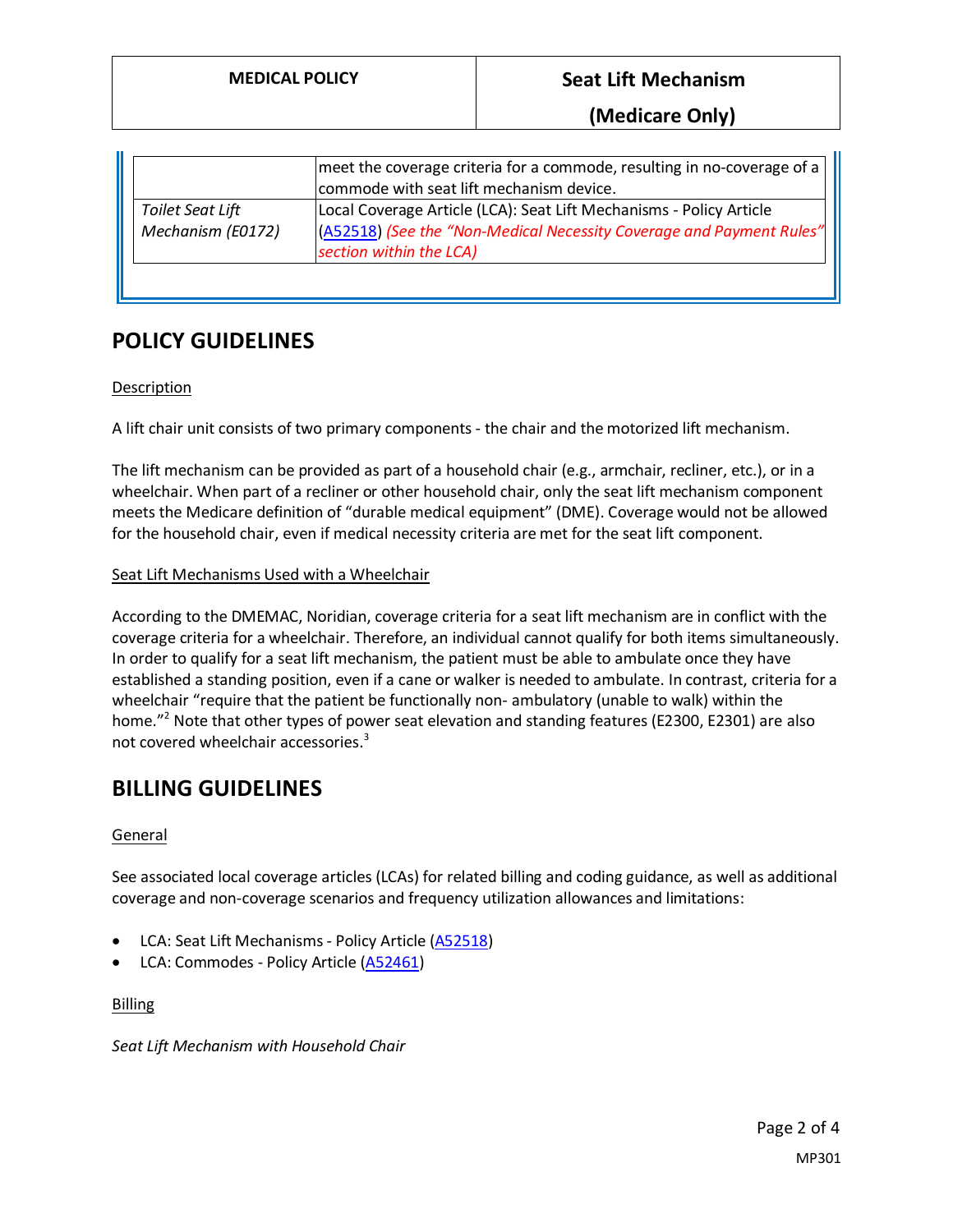## **(Medicare Only)**

When a seat lift mechanism is incorporated into a household chair (i.e., recliner, armchair, etc.) as a complete unit at the time of purchase, suppliers must bill the seat lift mechanism component using the established HCPCS code for the type of mechanism (E0627 or E0629), but the recliner must be reported using HCPCS code A9270. Only the seat lift mechanism is eligible for coverage. *(LCA A52518)*

## *Replacement Pail or Pan for Commodes*

HCPCS code E0167 represents a "replacement only" item. The allowance of a pan or pail with a commode is included in the allowance for HCPCS codes E0170 and E0171 and thus, HCPCS E0167 should not be reported separately at the same time as HCPCS codes E0170 or E0171.

# **CPT/HCPCS CODES**

| <b>Medicare Only</b>                |                                                                           |  |
|-------------------------------------|---------------------------------------------------------------------------|--|
| <b>Prior Authorization Required</b> |                                                                           |  |
| E0170                               | Commode chair with integrated seat lift mechanism, electric, any type     |  |
| E0171                               | Commode chair with integrated seat lift mechanism, non-electric, any type |  |
| E0627                               | Seat lift mechanism, electric, any type                                   |  |
| E0629                               | Seat lift mechanism, non-electric, any type                               |  |
| E0985                               | Wheelchair accessory, seat lift mechanism                                 |  |
| No Prior Authorization Required     |                                                                           |  |
| E0167                               | Pail or pan for use with commode chair, replacement only                  |  |
| <b>Not Covered</b>                  |                                                                           |  |
| E0172                               | Seat lift mechanism placed over or on top of toilet, any type             |  |

# **INSTRUCTIONS FOR USE**

Company Medical Policies serve as guidance for the administration of plan benefits. Medical policies do not constitute medical advice nor a guarantee of coverage. Company Medical Policies are reviewed annually and are based upon published, peer-reviewed scientific evidence and evidence-based clinical practice guidelines that are available as of the last policy update. The Companies reserve the right to determine the application of Medical Policies and make revisions to Medical Policies at any time. Providers will be given at least 60-days notice of policy changes that are restrictive in nature.

The scope and availability of all plan benefits are determined in accordance with the applicable coverage agreement. Any conflict or variance between the terms of the coverage agreement and Company Medical Policy will be resolved in favor of the coverage agreement.